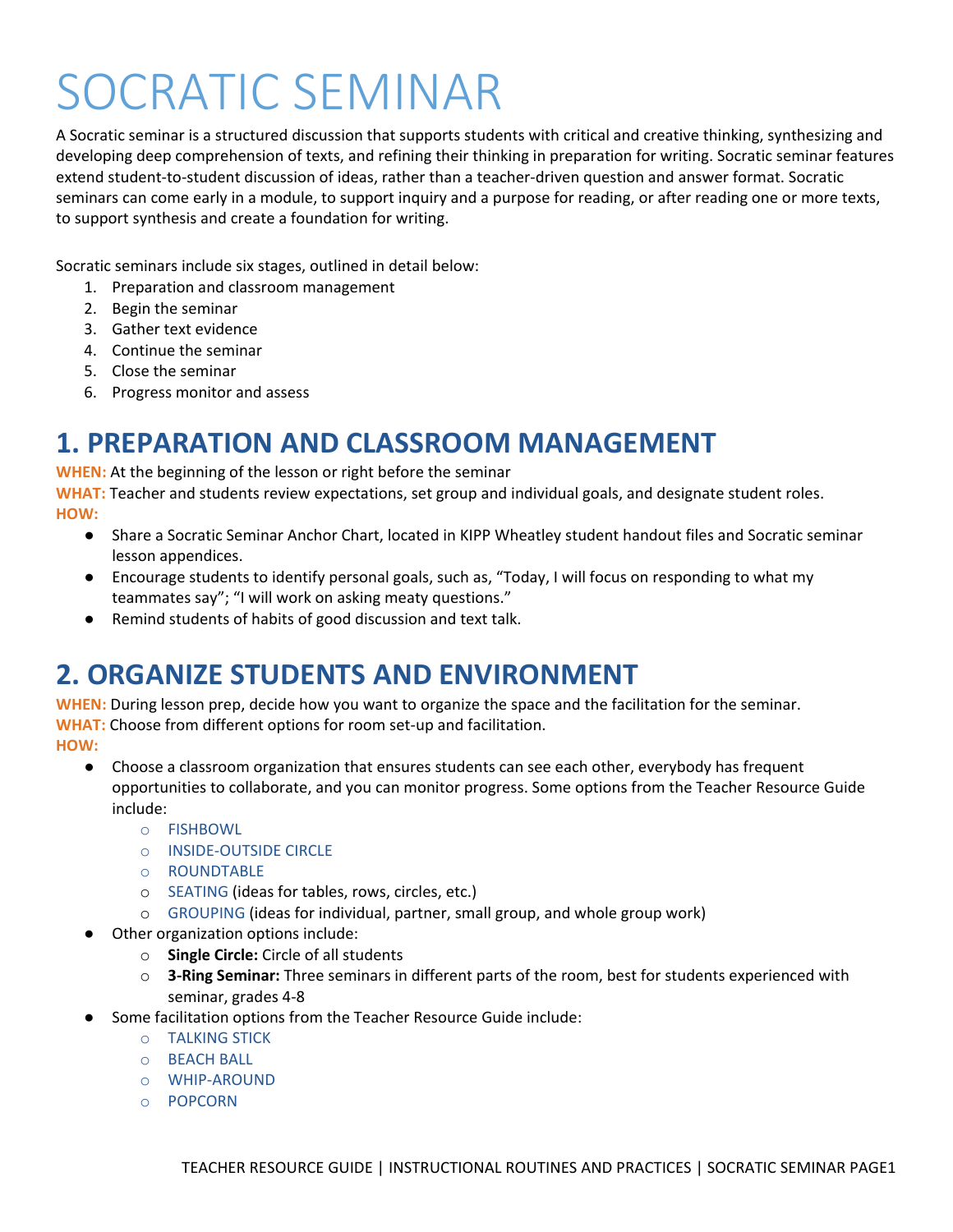- Other facilitation options include:
	- o **Talking Chips:** Students are given a fixed number of chips to "spend" when they add a question or comment. They must spend all their chips and they cannot go over.
	- o **Rotating Facilitator:** The teacher passes facilitation rights to a student or series of students at some point in the seminar.

See the [Collaboration Discussion](https://trg.kipp.org/instructional-routines-and-practices/collaboration-discussion/) section of the Teacher Resource Guide for a full range of instructional routines, facilitation options, and classroom organization ideas to support student engagement and collaboration.

## **3. BEGIN THE SEMINAR**

#### **WHEN:** During READ FOR GIST

**WHAT:** Teacher introduces the seminar question and students develop personal questions about the related texts. **HOW:**

- Share an open-ended, important question that has multiple potential answers and leads to deep comprehension.
- As needed, scaffold the question with literal and foundational questions.
- Direct students to develop their own questions about the texts, prompted by the seminar question.

## **4. GATHER TEXT EVIDENCE**

**WHEN:** During READ FOR DEEPER MEANING

**WHAT:** Students gather text evidence aligned to the seminar question and purpose.

**HOW:**

- Direct students to collect text evidence to answer the seminar question during READ FOR GIST or HOMEWORK
- During reading, students flag text evidence with sticky notes or take notes with page/paragraph citations.
- After reading, direct students to choose their best evidence.

## **5. CONDUCT THE SEMINAR**

**WHEN:** During TEXT DEPENDENT QUESTIONS

**WHAT:** Facilitate discussion where students build and respond to each other's thoughts rather than just directing answers to the teacher.

**HOW:** Use the Participation Chart in the KIPP Wheatley lesson.

Support critical thinking by:

- Neither affirming nor challenging student ideas, either verbally or non-verbally
- Asking follow-up questions such as:
	- o *What do you mean by that?*
		- o *Can you say more about her point?*
		- o *What in the text shows that point?*
		- o *Does anything in the text argue that point?*
- Staying with a question or a topic for several rounds
- Encouraging students to ask questions themselves
- Asking questions about *what* the text says, *how* it says it, and what it *means*
- Asking questions about the way texts connect to each other *or* how texts connect to students' lives and communities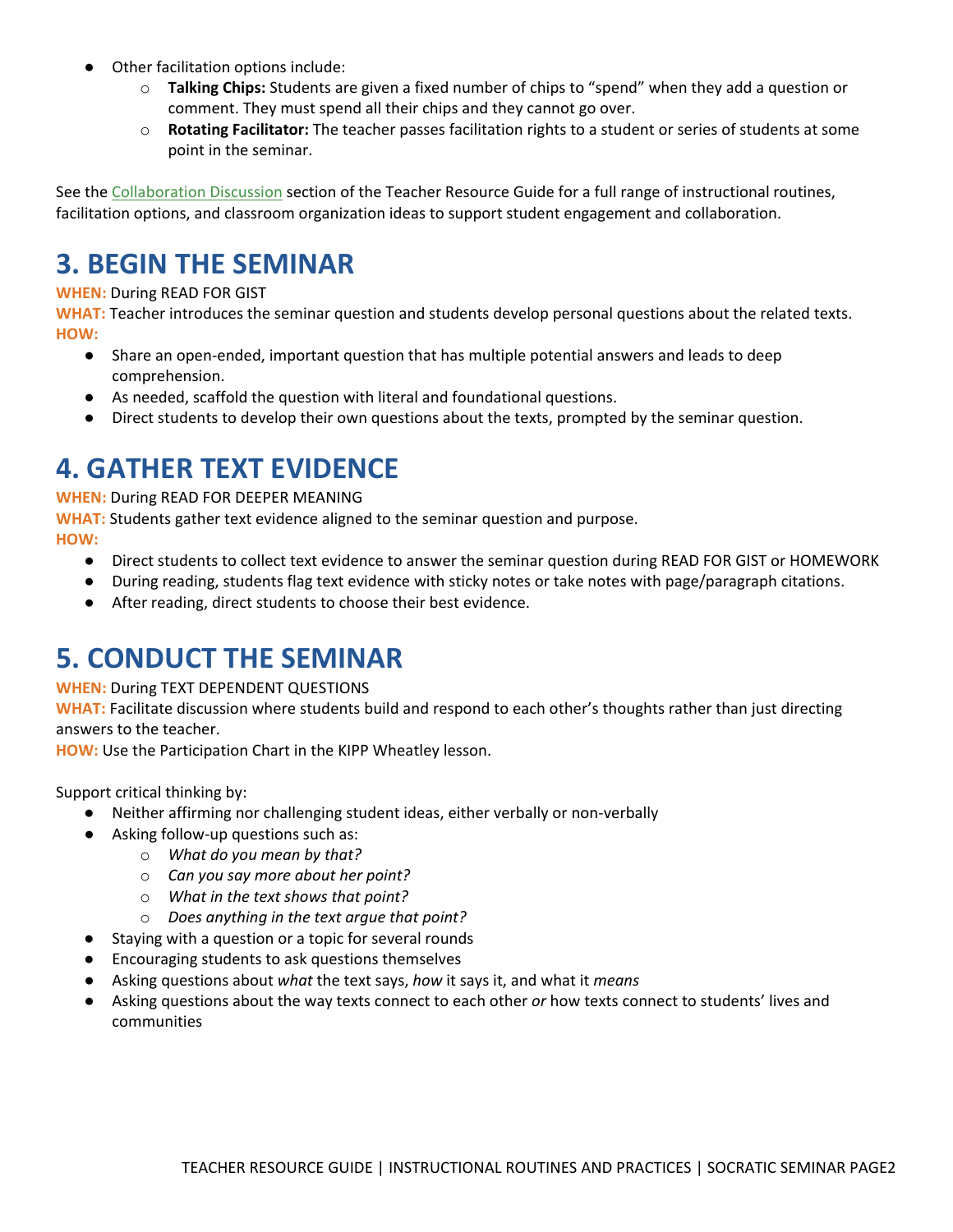Encourage equal participation by:

- Using invitational rather than right/wrong question stems, such as:
	- o *What might be an answer?*
	- o *What do you think?*
	- o *What are some reasons…?*
- Asking students to provide evidence for another person's point, offer a different point of view, or add onto a point
- Asking students to identify the next speaker
- Putting more actively engaged students on hold for a short time

Support a culture of evidence by:

- Always asking for text evidence (can be supplied by another student)
- Asking everyone to follow along in their texts
- Asking students to start with specific citations, such as "on line 3," "in this drawing" or "When Amos says…"

#### **6. CLOSE THE SEMINAR**

**WHEN:** At the end of the seminar

**WHAT:** Teachers and students reflect on the seminar.

**HOW:**

- Pose a final question. This can be a return to the Seminar Question, a segue to a writing task, or a question, such as, "What changed about your thinking today?"
- Prompt students to evaluate:
	- o the seminar according to the class's Socratic Seminar Anchor Chart.
	- o their own participation.

## **7. PROGRESS MONITOR AND ASSESS**

#### **WHEN:** Throughout the seminar

**WHAT:** Teacher assesses student participation and the effectiveness of the seminar in meeting learning goals. **HOW:**

- Track student participation with a dialogue map, tracking chart, or student self-reporting.
	- o During the seminar, keep an anecdotal record or check off each time a student participates.
	- o Use a code, such as:
		- $\bullet$   $Q =$  Questions
		- $\bullet$  B = Builds
		- TE = Text Evidence
		- $R =$  Responds
- Evaluate effectiveness of the seminar in meeting learning goals by options, such as:
	- o Students respond to the exit ticket of the lesson.
	- o Students write their own response to the focus question.
	- o Students draft ideas for a writing task aligned to the focus question.
	- o Students write how their thinking changed or grew as a result of the seminar.